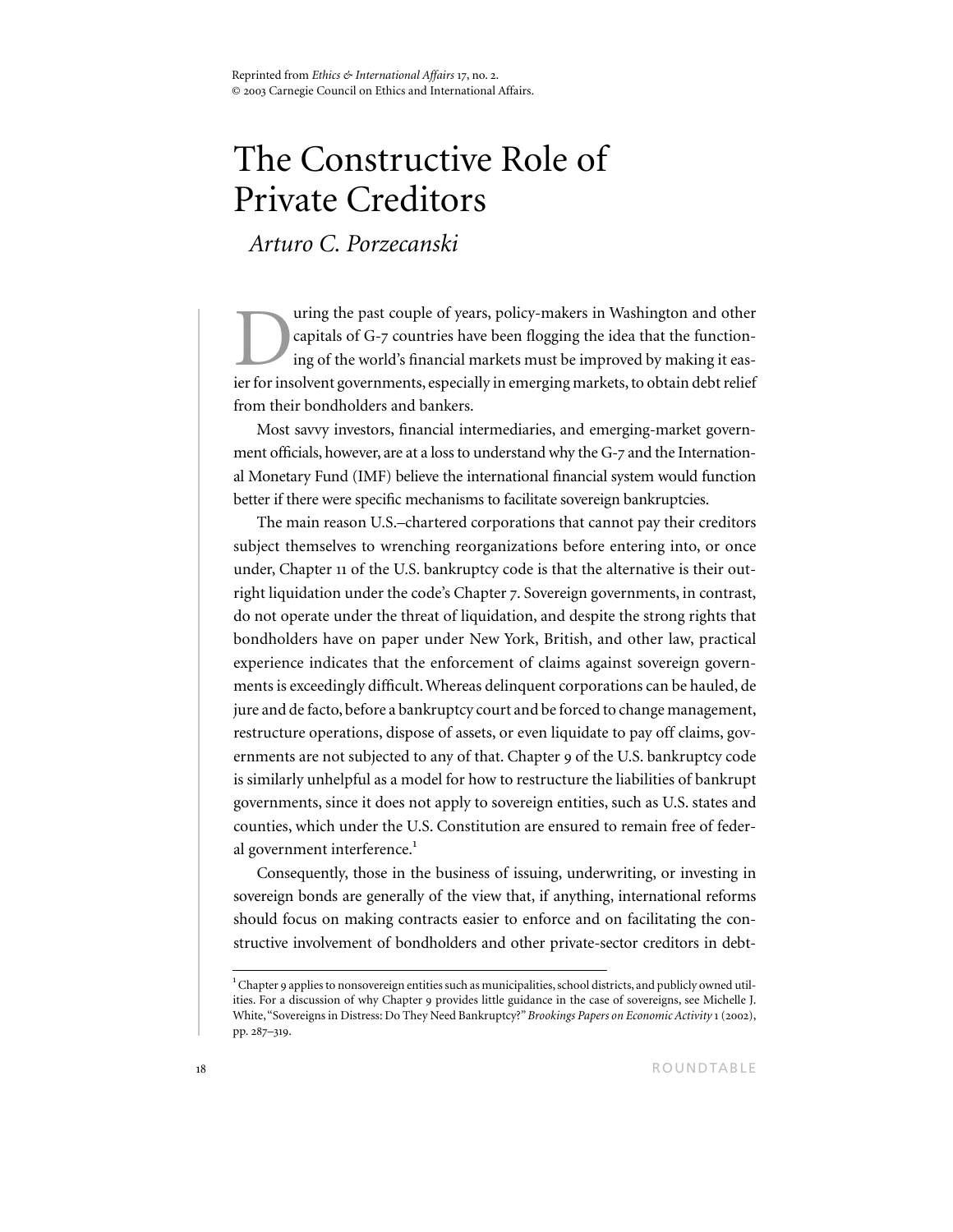## DEALING JUSTLY WITH DEBT

restructuring negotiations.<sup>2</sup> Yet the G-7 has not called for any actions or penalties against irresponsible governments, such as the attachment of their official international reserves when they are on deposit with central banks like the U.S. Federal Reserve or with the Bank for International Settlements, the central banks' central bank. At present, for example, the investors who have filed suits against Argentina in New York and other jurisdictions because of the default that took place more than a year and a half ago cannot get their hands on the billions of dollars that the government of that country has sheltered in those G-7 institutions. The G-7 initiatives have not contemplated any incentives—let alone principles or procedures––for ensuring that governments become more accountable for their financial obligations.<sup>3</sup> The intent of the initiatives is wholly one-sided: to expedite the granting of debt relief on the part of bondholders and other private-sector creditors.

# THE RECORD SPEAKS

Although various proposals for resolving debt crises have been advanced, they all suppose that the lack of collective action among private-sector lenders and investors is the main obstacle to the smooth functioning of the international financial system.<sup>4</sup>

Yet there is little if any empirical support for this claim. On the contrary, private creditors have been much more progressive, flexible, and quick in dealing with sovereign insolvency situations than have been official lenders––and the gap in their different responses is growing. In fact, private lenders have provided a good example for how official bilateral and multilateral lenders might themselves deal more fairly and effectively with sovereign insolvency situations.

The absence of innovative mechanisms has not impeded several landmark workouts of sovereign indebtedness. The governments of Ecuador, Pakistan, Russia, and the Ukraine, for example, have all been able to restructure their bonded

<sup>2</sup> See, e.g., Institute of International Finance, Inc., "Principles for Private Sector Involvement in Crisis Prevention and Resolution" (Washington, D.C.: Institute of International Finance, Inc., January 2001); available at www.emta.org/ndevelop/iif-psi.pdf.

<sup>&</sup>lt;sup>3</sup> Nor, of course, have they even mentioned the idea of subjecting troubled debtor governments to outside intervention of the type that New York City, for example, had to accept when it could not pay its bills in the early 1970s.<br><sup>4</sup> According to the first deputy managing director of the IMF, a new approach to sovereign debt restruc-

turing is needed because "in the current environment, it *may* be particularly difficult to secure high participation from creditors as a group, as individual creditors *may* consider that their best interests would be served by trying to free ride ....These difficulties *may* be amplified by the prevalence of complex financial instruments . . . which in some cases *may* provide investors with incentives to hold out ...rather than participating in a restructuring" [emphasis added]. See Anne O. Krueger, *A New Approach To Sovereign Debt Restructuring* (Washington, D.C.: International Monetary Fund, April 2002), p. 8; available at www.imf.org/ external/pubs/ft/exrp/sdrm/eng/sdrm.pdf.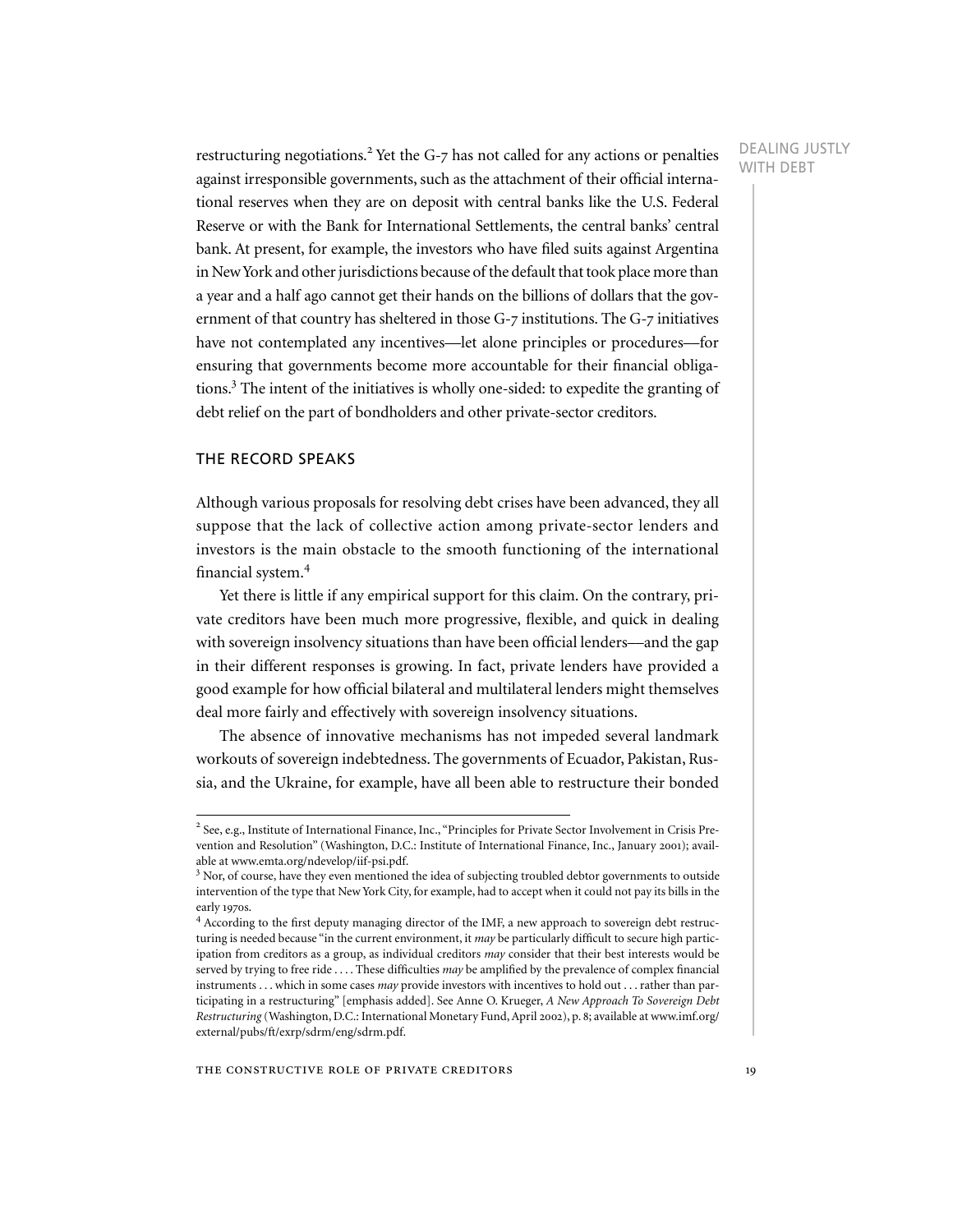#### ROUNDTABLE

debt in recent years––and have done so in record time. Substantial debt-service relief and even sizable debt forgiveness have been obtained through the use of exchange offers, often accompanied by bondholder exit consents that encourage the participation of as many investors as possible in take-it-or-leave-it settlements. Rather than amending bond covenants, the exchange offers typically entail the debtor government presenting its private creditors with a menu of voluntary options, such as accepting new bonds for a fraction (for example, 60 percent) of the principal owed but paying a market interest rate, or new bonds for the original principal but paying a concessional interest rate. Experience has demonstrated that neither the threat of litigation nor actual cases of litigation have obstructed these debt restructurings, which have involved large, institutional as well as small, retail investors throughout the world.<sup>5</sup>

The latest case involves the government of Uruguay, which earlier this year asked investors to consider a debt-restructuring request, and more than 90 percent of them agreed, enabling the operation to be consummated in a matter of several weeks.<sup>6</sup> The Uruguayan authorities previously spent many months debating the nature of the restructuring with the IMF. The IMF wanted Uruguay to default on its obligations to bondholders just like Argentina had done, with the intention of obtaining massive debt forgiveness from private creditors, but the Uruguayan authorities refused to go down this potentially ruinous path. The government wanted to pursue, instead, a market-friendly debt exchange with the sole purpose of stretching out the maturities falling due in 2003 and the next several years, while respecting the original amounts owed and continuing to make the requisite interest payments. It was only after the Uruguayan authorities sought and obtained support from the U.S. Treasury and the Federal Reserve that the IMF staff backed down and agreed to support a voluntary debt exchange.<sup>7</sup>

Once an understanding between the IMF and Uruguay was reached, matters moved rather quickly. Informal discussions with private creditors were held in March of this year, a concrete proposal was put forth in April, investor replies were received in May, and by June Uruguay's bonded debt had been successful-

<sup>5</sup> For useful background information on sovereign debt defaults and restructurings, see World Bank, *Global Development Finance 2003: Striving for Stability in Development Finance*, vol. 1 (Washington, D.C.: World Bank, <sup>2003</sup>), pp. <sup>56</sup>–79; available at www.worldbank.org/prospects/gdf2003/GDF\_vol\_1\_web.pdf. <sup>6</sup> See the statement by the U.S. attorneys for Uruguay, Cleary, Gottlieb, Steen & Hamilton, "Uruguay in

Groundbreaking \$5.2 Billion Debt Restructuring," Press Release, May 29, 2003; available at www.cgsh.com/newsworthy-categories.cfm?strNwsCatName=Restructurings.

<sup>7</sup> See the TV interview with President Jorge Batlle of Uruguay, "El Default Significaba el Quiebre Institucional de Uruguay," July 4, 2003; available at www.presidencia.gub.uy/sic/noticias/archivo/2003/julio/ 2003070404.htm. This version of events had previously been revealed by Vice President Luis Hierro of Uruguay, but had been denied by the IMF's spokesman; see IMF, "Transcript of a Press Briefing by Thomas C. Dawson," June 26, 2003; available at www.imf.org/external/np/tr/2003/tr030626.htm.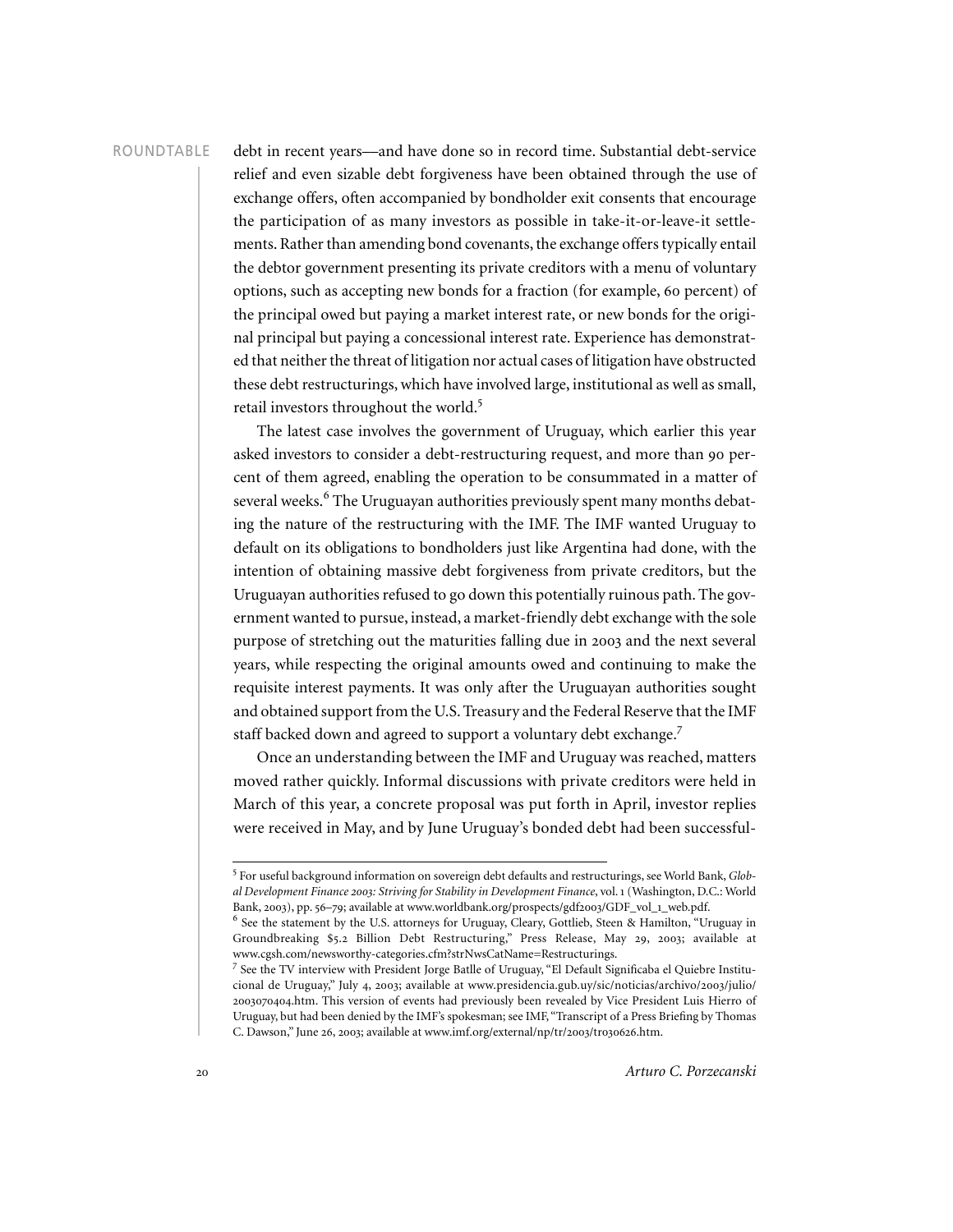### DEALING JUSTLY WITH DEBT

ly restructured. This was accomplished despite the fact that the investor base was scattered around the globe: the operation involved from retail investors in Argentina and Japan to institutional investors in the United States and Europe, all of whom were bound by contracts written in several jurisdictions, each with its own currency and distinct legal features.

The cases of Bolivia, Nicaragua, and Ecuador, with which this author had some involvement, highlight the difference between how private and official creditors have treated governments in serious financial trouble. Back in 1988, commercial bank creditors first forgave nearly 90 percent of what the government of Bolivia owed them, and in 1993 they wrote off nearly 85 percent of the then-remaining principal. $8$  In contrast, the country became eligible for debt relief from official bilateral and multilateral creditors under the original Highly Indebted Poor Countries (HIPC) initiative a full decade later, in September 1998, and under the Enhanced HIPC initiative only in June 2001.<sup>9</sup>

In 1995, commercial bank creditors forgave more than 90 percent of what the government of Nicaragua owed them. In contrast, official bilateral creditors represented by the Paris Club canceled less than 55 percent of the outstanding obligations at about the same time, with no debt relief coming from the multilateral agencies. The country never became eligible for debt relief under the original HIPC initiative, and will not qualify for the benefits of the Enhanced HIPC initiative prior to 2004, although the Paris Club creditors recently agreed to cancel the equilvalent of one-fourth of Nicaragua's remaining debt obligations.<sup>10</sup>

In 1995, private creditors also granted a mix of debt and interest forgiveness to the government of Ecuador, as part of a comprehensive Brady-style settlement. Creditors accepted the choice of either writing off 45 percent of the principal owed while stretching out the maturity dates for repayment of the remainder for thirty years, or charging highly concessional interest rates for thirty years. The holders of nearly 60 percent of the total debt chose to provide principal relief, while the remainder chose to provide long-term interest-rate forgiveness. When Ecuador experienced acute economic difficulties again in 1999, the IMF made it clear to the government that it would not get any help from the official community unless it

<sup>8</sup> For a detailed discussion of this and the following cases, see Institute of International Finance, Inc., "Survey of Debt Restructuring by Private Creditors" (Washington, D.C.: Institute of International Finance, Inc.,

April 9, 2001), p. 5 (Bolivia), pp. 21–23 (Ecuador), and p. 45 (Nicaragua). 9 On HIPC relief for Bolivia and other countries, see World Bank, "HIPC Initiative: Status of Country Cases Considered Under the Initiative, April 2003,"April 2003; available at www.worldbank.org/hipc/progress-todate/status\_table\_Apro3.pdf. 10 See Paris Club and Nicaragua Agree to a Debt Restructuring under the Enhanced

Heavily Indebted Poor Countries Initiative," Press Release, December 13, 2002; available at www.clubdeparis.org/rep\_upload/PR01.pdf.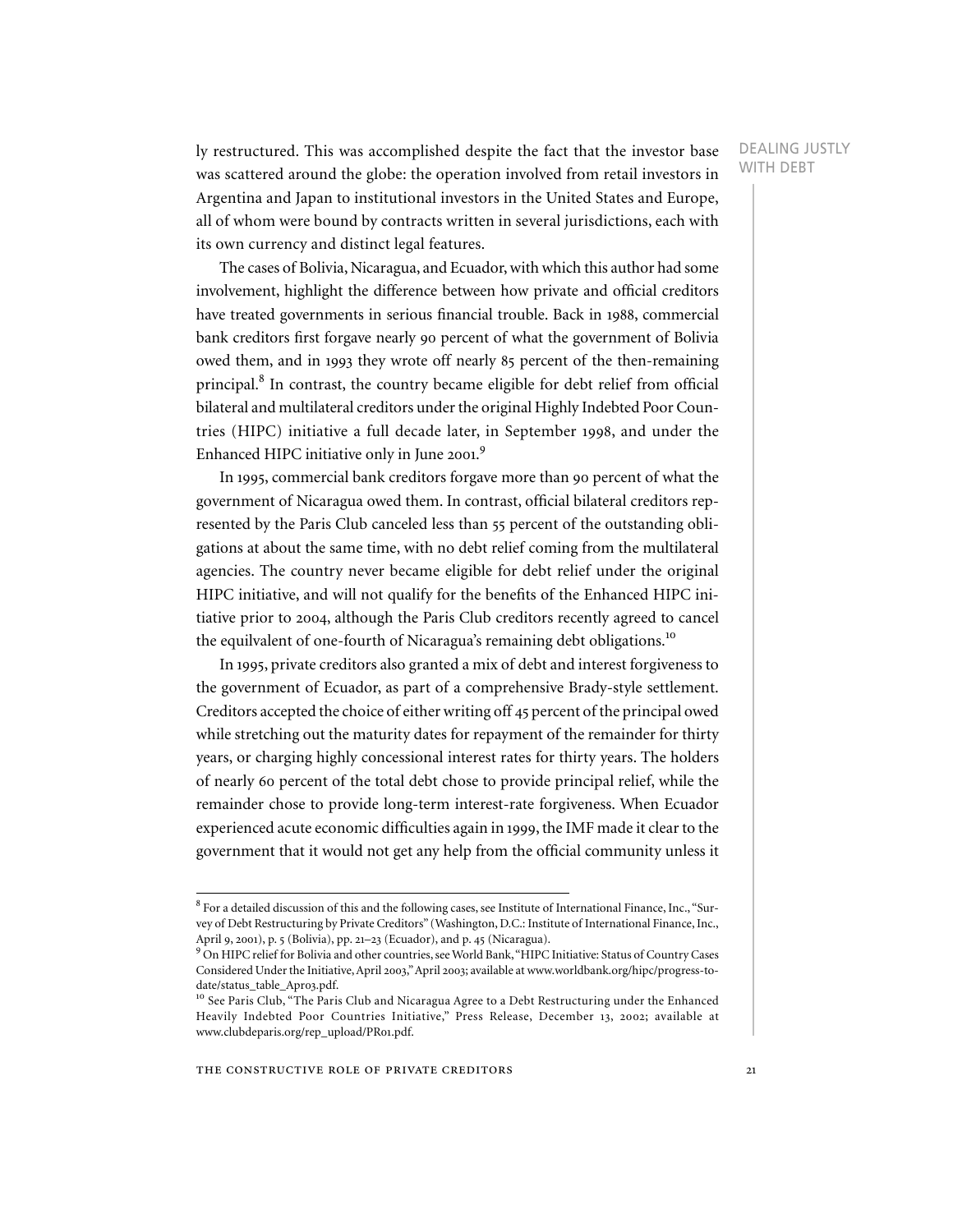#### ROUNDTABLE

defaulted to private creditors and obtained debt forgiveness once again.<sup>11</sup> Shut out of IMF and other official financial support, the government had no choice but to declare a default. Before long, Ecuador's bondholders were formally requested to grant permanent debt relief––and by August 2000 they had forgiven about 40 percent of what was owed to them.

In contrast, official bilateral and multilateral lenders have not granted any debt forgiveness to Ecuador. The country was deemed by the IMF to be insolvent enough to deserve write-offs from private creditors––but not poor enough to deserve write-offs from the official development community. Paris Club creditors have therefore agreed merely to reschedule about one-third of debt-service payments falling due between May 2000 and May 2001 and between March 2003 and March 2004 according to the Houston Terms, the least generous of all Paris Club poor countries' debt treatments. Thus Ecuador has continued to be charged mostly market interest rates and is expected to repay the bulk of its obligations as they mature.<sup>12</sup> Meanwhile, it is still business as usual at the multilateral agencies: they have not rescheduled, never mind forgiven, any of Ecuador's debt, and they have provided little new money. In fact, from 2000 to 2002, amortization payments by Ecuador to the multilateral agencies exceeded disbursements from those agencies.<sup>13</sup> Once interest payments made to the multilateral agencies are factored in, it becomes clear that Ecuador has made substantial net transfers to the official community.

# THE G-7'S UNDERLYING RATIONALE

What then is the rationale of the G-7 and the IMF in devoting so much time and effort to facilitating future workouts of sovereign debt to private creditors? Apparently, G-7 and IMF officials are trying to ameliorate the undesirable consequences of their recent practice of bailing out certain troubled sovereign debtors with multibillion-dollar rescue packages. Stung by criticism of these bailouts, and worried about having encouraged too many countries with looming debt crises to come knocking at their door pleading for last-minute help, the G-7 governments have

<sup>&</sup>lt;sup>11</sup> This is based on frank, off-the-record conversations with IMF and Ecuadorian officials. For the IMF's version of the events, see Stanley Fischer, "Ecuador and the IMF," May 19, 2000; available at www.imf.org/external/np/speeches/2000/051900.htm.<br><sup>12</sup> See Paris Club, "The Paris Club Agrees to a Debt Restructuring for Ecuador," Press Release, September 15,

<sup>2000</sup>; available at www.clubdeparis.org/rep\_upload/ec15092000cpen.pdf; and Paris Club, "The Paris Club Agrees to a Rescheduling of Ecuador's Debt," Press Release, June 13, 2003; available at www.clubde

<sup>&</sup>lt;sup>13</sup> See International Monetary Fund, "Ecuador: Selected Issues and Statistical Appendix," IMF Country Report No. 03/91, April 2003, p. 112; available at www.imf.org/external/pubs/ft/scr/2003/cr0391.pdf.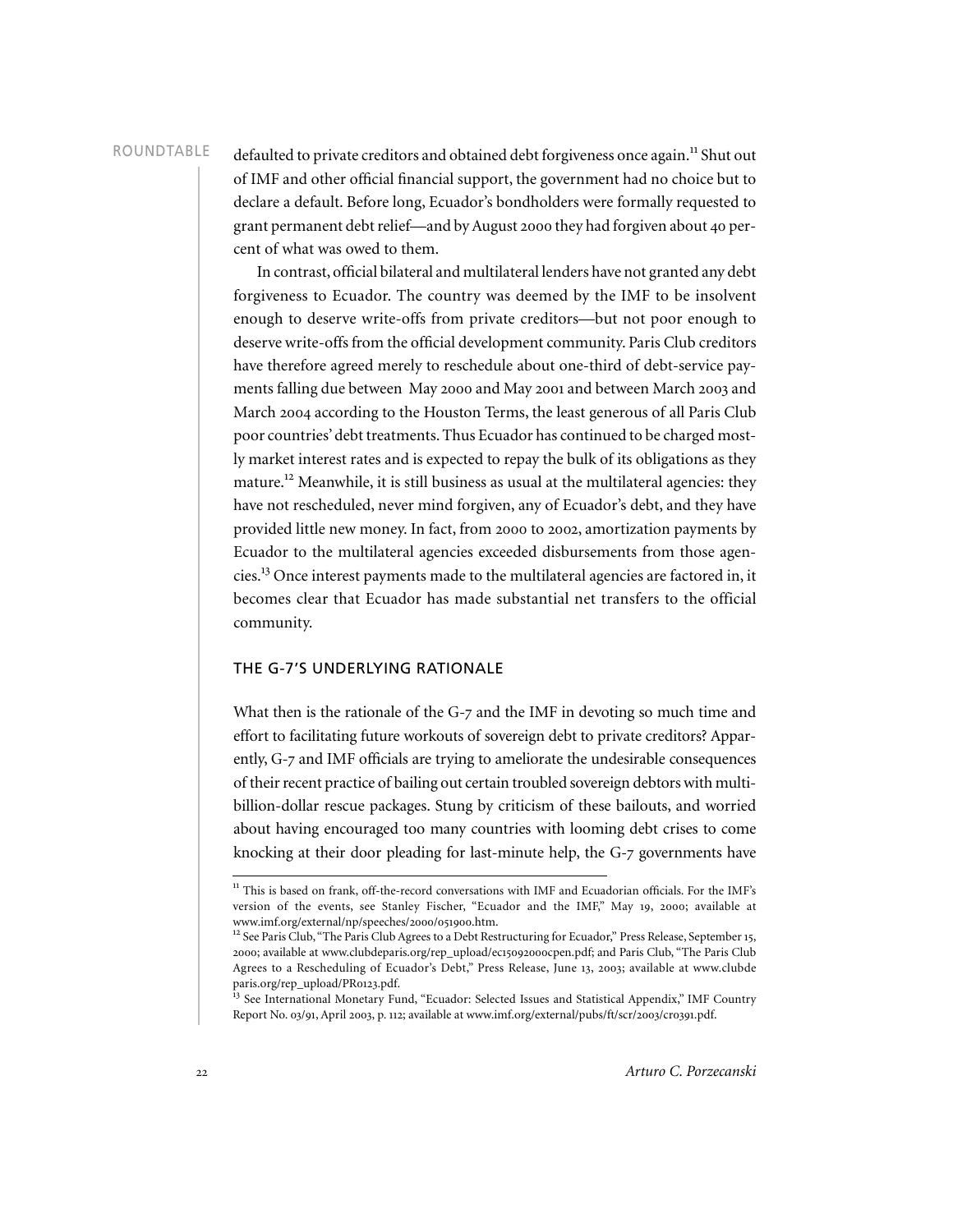DEALING JUSTLY WITH DEBT

wanted to open up an alternative for themselves––a fast track to default, debt forgiveness (at least by private lenders), and financial resurrection. Thus, when in the future an overindebted government that is not strategically important approaches the G-7 for emergency financial help, it will no longer be able to claim that it must get billions of dollars because the alternative is a hopelessly disruptive, delayed, and uncertain default with potential spillover effects around the globe. With some kind of sovereign bankruptcy procedure in place, the G-7would feel freer to tell that government to seek debt forgiveness from its private creditors, instead, on the belief that a relatively painless and quick debt restructuring would follow.

From late 2001 until early 2003, the IMF staff worked feverishly on a proposed Sovereign Debt Restructuring Mechanism (SDRM) that, however, has not yet gained the necessary political support among a number of governments, including the United States. Its earlier versions envisioned a powerful role for the IMF that would have allowed it to make decisions limiting creditors' rights. In the face of universal criticism from private-sector lenders and investors, the IMF's role was later toned down to the equivalent of the sole expert witness, by passing judgment on how much debt any government could reasonably be expected to service. In this capacity, the IMF and its G-7 shareholders on its executive board would have a procedural advantage that would allow them to protect their claims and influence the amount of debt relief granted by private creditors.

The planned SDRM was not accompanied, however, by a proposal to address what has really undermined the functioning of the international financial system in recent years: the multibillion-dollar G-7 and IMF rescue packages that have been put together for strategically important countries since 1995. Thanks to the string of bailouts involving countries from Mexico to South Korea, and from Brazil to Turkey, the possibility that a country may get a huge package of financial support with which to meet its debt obligations has become one of the key elements in the assessment of sovereign creditworthiness. Many credit ratings, analyst recommendations, and investment decisions are based on assumptions about whether a foreign government is viewed with favor by the White House, Downing Street, or another G-7 government. The situation is akin to picking stocks or bonds for a portfolio not on the basis of whether a weak company will manage to turn itself around, but rather on whether it will be nursed back to health via an infusion of large-scale government support. How could the U.S. financial markets possibly function well if state intervention, as in the case of the Chrysler bailout of 1979–80, had become commonplace?

A counterproposal put forward by the U.S. Treasury and endorsed by many investors and financial intermediaries is a much better alternative. It represents a

THE CONSTRUCTIVE ROLE OF PRIVATE CREDITORS 23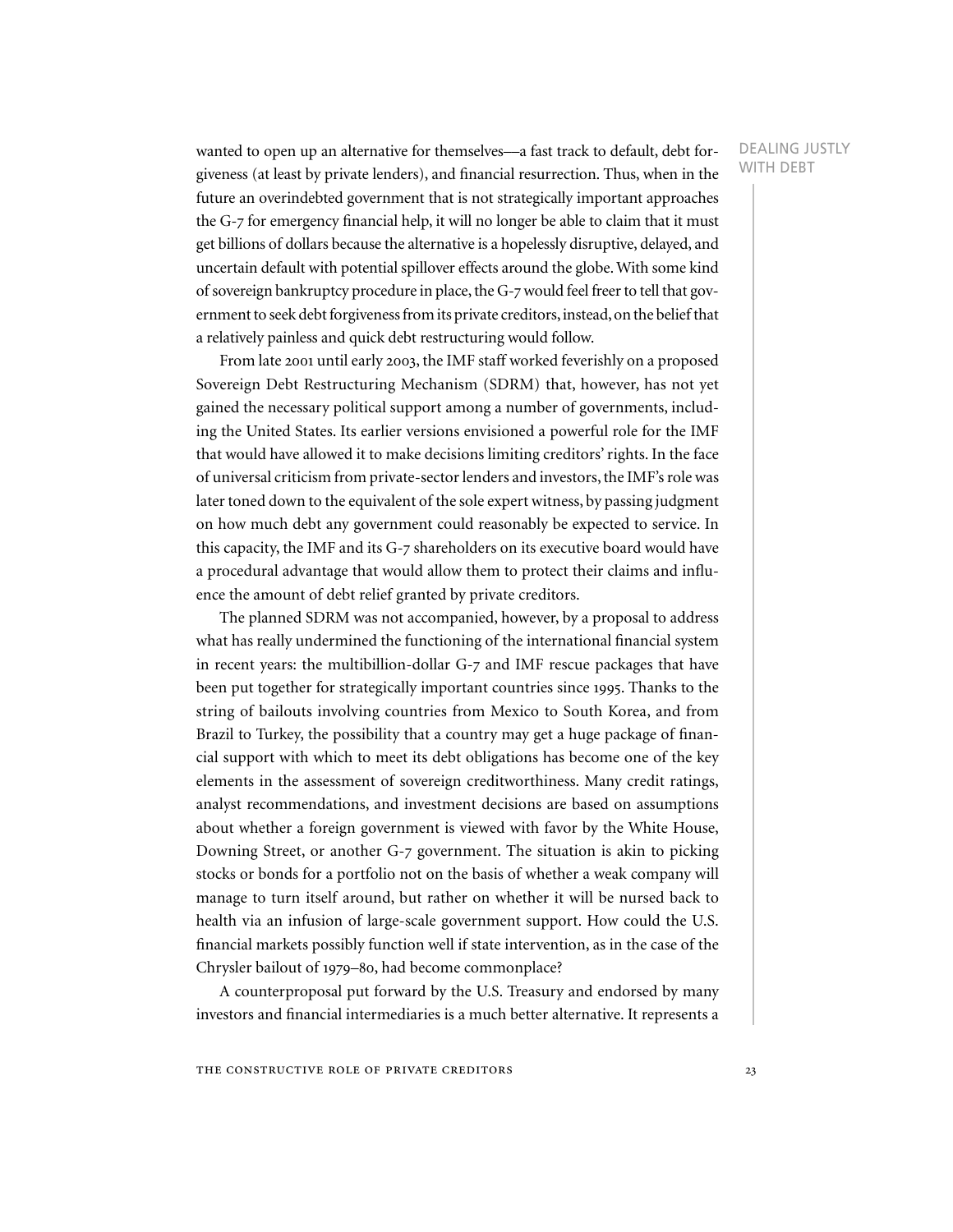#### ROUNDTABLE

contractual rather than statutory approach to sovereign bankruptcy situations, involving the introduction of new clauses into bond contracts to facilitate the debt restructuring process. The main idea is that every bond contract should designate a bondholder representative to act as an interlocutor with the sovereign debtor; require the sovereign to provide more key financial information to its bondholders; allow for a supermajority of bondholders to amend payment terms, now often requiring unanimity of consent; and include enforcement provisions that concentrate the power to initiate litigation in a single jurisdiction.<sup>14</sup> These new clauses have become widely known as collective action clauses (CACs), and while several already exist in bonds issued under U.K. law, most new and outstanding bonds of emerging-market sovereigns are issued in other jurisdictions, such as New York and Frankfurt, where such clauses are not customary.

Most emerging-market issuers and investors were initially reluctant to introduce CACs in new bond contracts for fear of signaling that they contemplate or countenance an eventual default. Besides, even if such clauses are introduced voluntarily in all new debt issues, the stock of outstanding bonds would still be governed by preexisting legal arrangements, so that their practical effect will be marginal for years to come. Under strong pressure from the U.S. Treasury, however, the governments of Mexico and Brazil were persuaded earlier this year to issue new bonds with CACs, and they were successfully placed with institutional investors at no measurable extra cost. Governments such as those of South Africa and South Korea followed suit, although each sovereign bond issued so far carries its own particular clauses that do not incorporate all of the language recommended by official and private-sector groups. Consequently, a uniform market standard in CACs is yet to develop.

While wider inclusion of CACs into sovereign bond contracts will probably do no harm, it is doubtful that even their widespread application will make a visible difference to the workings of international finance. Of much greater significance would be a G-7 decision to scale back the massive official support to certain errant debtor nations. If the IMF were to go back to providing seed money for economic and policy turnarounds on as objective a basis as possible, this alone would encourage governments and their creditors to consider much more seriously the implications of falling into the abyss of default––regardless of whether improved sovereign bankruptcy mechanisms are instituted. Moreover, it is patently unfair that some governments should be lavished with official aid and others should be

<sup>&</sup>lt;sup>14</sup> See Group of Ten, "Report of the G-10 Working Group on Contractual Clauses," September 26, 2002; available at www.bis.org/publ/gten08.pdf.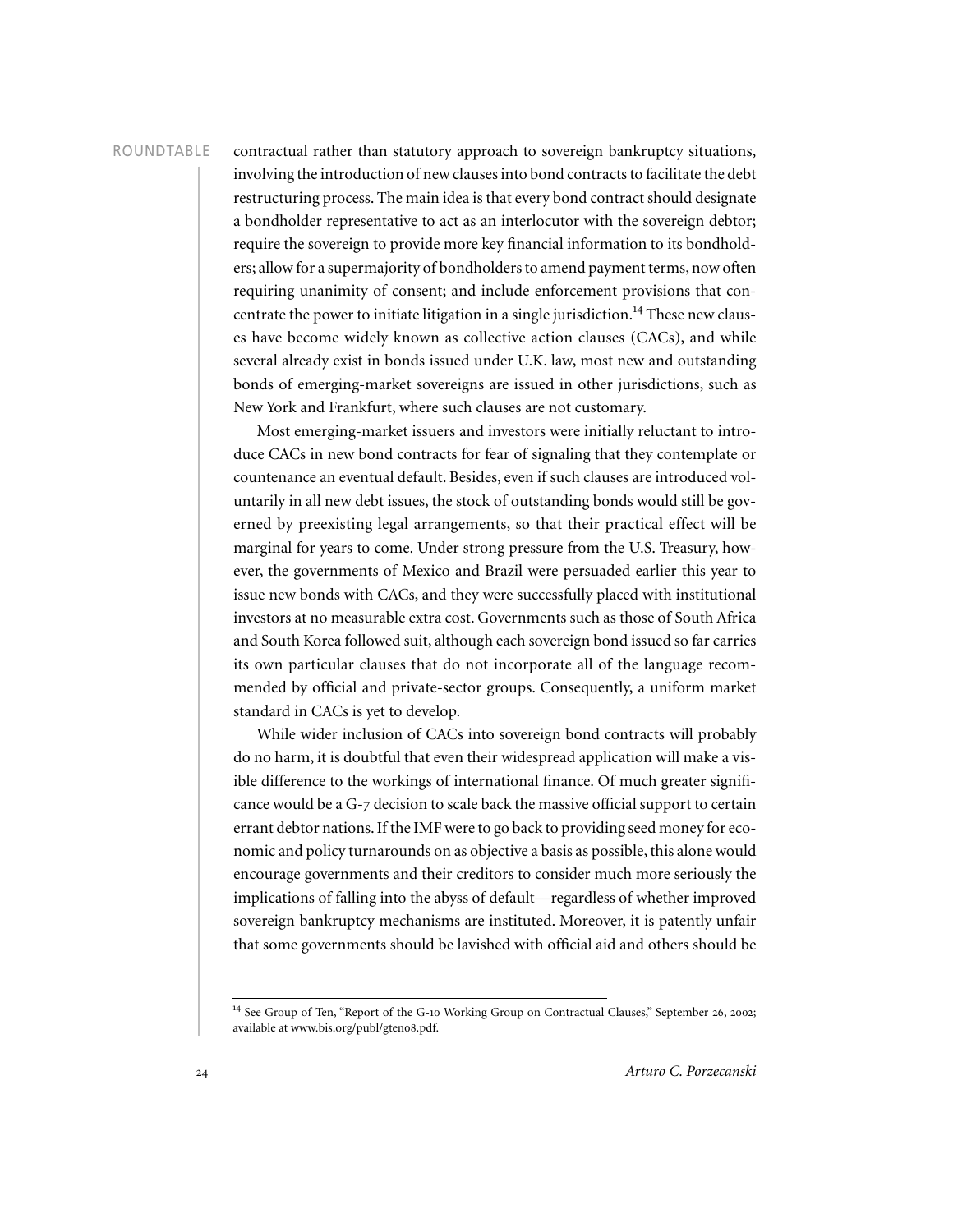starved, when the IMF is supposed to be a cooperative to which its member governments should be able to turn for fairly automatic, albeit limited, help.

## DEALING JUSTLY WITH DEBT

In addition, the very notion of a quick and painless debt restructuring is problematic both on an ethical and practical level. Ethically there should not be, I believe, such a thing as a fast track to default, debt forgiveness, and financial resurrection. The smoother the road to sovereign bankruptcy, the more likely it is that governments will exhibit lack of fiscal discipline and "reform fatigue," squandering the proceeds of borrowed hard currency, in the knowledge that, if worse comes to worst, they can obtain a financial pardon. In practice, it is not possible to obtain massive debt forgiveness via quick and painless debt restructurings. The recent tragedy in Argentina, for example, would not have been avoided if the SDRM or the CACs had been in place in 2001. Because a substantial proportion of the Argentine government's debt obligations was held by local banks, pension funds, and insurance companies, any announcement of a payments standstill with the intention to seek meaningful debt forgiveness would surely have triggered a stampede of bank depositors and a collapse of the pension and insurance industries. This would have led to a run on the central bank's official reserves, precipitating a devastating currency devaluation and thus the same economic implosion, political fallout, and popular discontent that were witnessed in late 2001 and early 2002.

In conclusion, bondholders and commercial and investment banks in the U.S. and Europe should be recognized rather than castigated for their track record in dealing with sovereign debt problems. They have helped to resolve expeditiously and even generously the sovereign debt crises in which they have been involved in various parts of the world, especially in recent years. The official development community cannot make a similar claim.